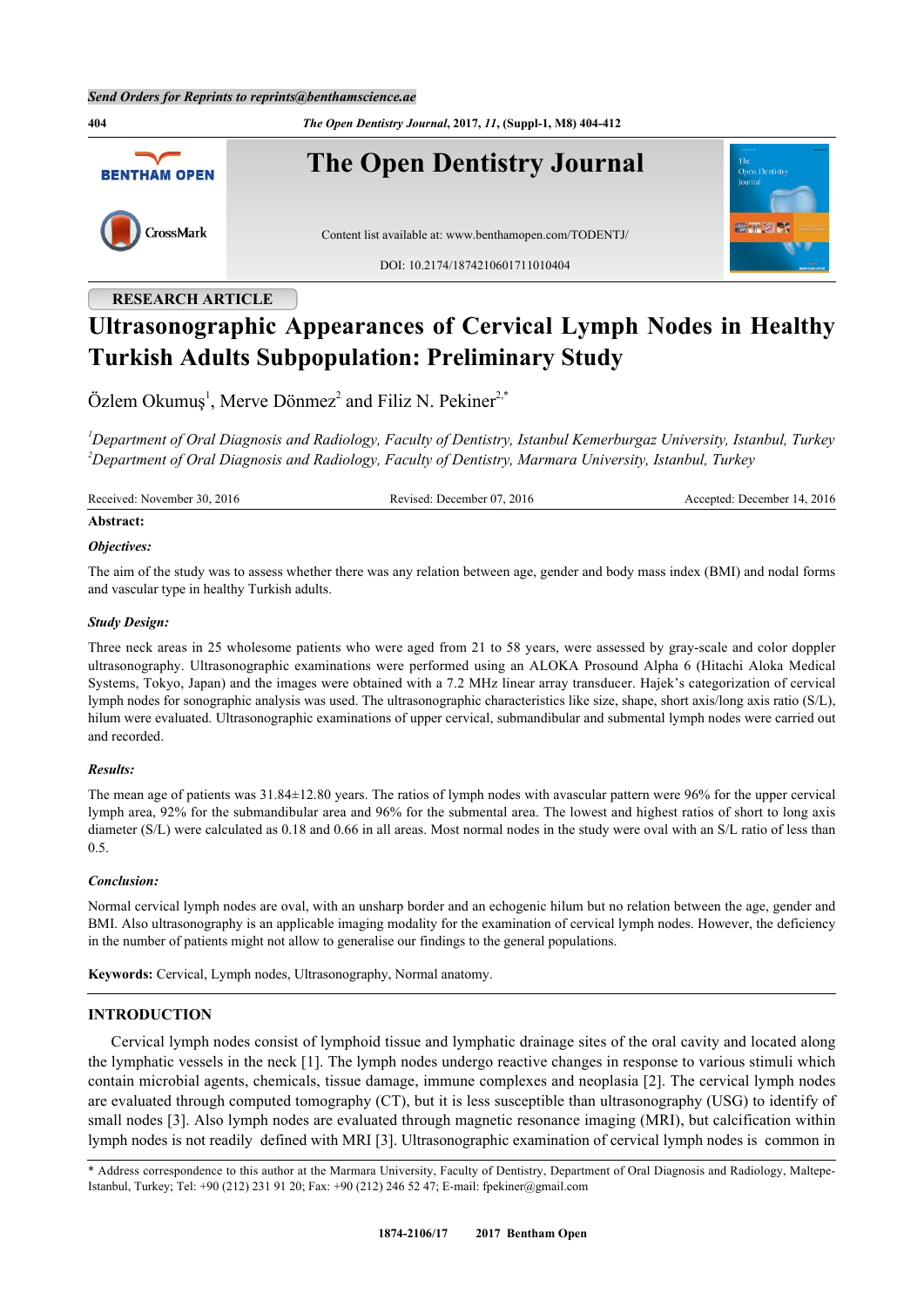clinical application with high sensitivity and specificity due to noninvasive, radiation free, real-time imaging information[[4\]](#page-7-0).

The cervical lymph nodes grouped into seven levels using the American Joint Committee on Cancer (AJCC) classification. This classification is generally used by surgeons and oncologists but not specific for ultrasonographic examination [[3](#page-6-2)]. So Hajek *et al*. [[5\]](#page-7-1) identified an alternative classification for ultrasonographic analysis of cervical nodes. In this classification, the nodes were grouped into eight areas by their position in the neck. However it should not be used for staging of cancers which is based on the AJCC classification [\[3](#page-6-2)].

Gray scale ultrasonographic nodal features which include size, shape, border sharpness, presence of an echogenic hilum aid in the differantion of normal from abnormal lymph nodes [[6](#page-7-2)]. The Doppler ultrasonography is used to assess the vascularity pattern[[7\]](#page-7-3). It is crucial that evaluation of cervical lymph nodes for patients with head and neck malignancies, is beneficial in defining patient prognosis, and in deciding appropriate treatment procedure [[8](#page-7-4)]. Before making a precise diagnosis of pathological changes in lymph nodes, an obvious knowledge of the normal features of cervical nodes is important [[3\]](#page-6-2).

The size of cervical lymph nodes differs with the position in distinct regions of the neck [\[3\]](#page-6-2). Lymph nodes in the submandibular and upper cervical regions tend to be greater than the lymph nodes in other regions of the neck [\[3](#page-6-2), [9](#page-7-5), [10\]](#page-7-6). An inflammation in the mouth may cause the improvent of reactive changes in these lymph nodes [\[3](#page-6-2), [10](#page-7-6)].

The size of lymph nodes is measured along two axis: the short axis (S) and the long axis (L) [[2](#page-6-1), [3](#page-6-2), [10](#page-7-6)]. The shape of lymph nodes is usually evaluated by the S/L ratio. A lymph node with a S/L ratio less than 0.5 is oval in shape, however a S/L ratio greater than 0.5 seems round in shape [[11](#page-7-7)]. An oval node demonstrates normality, while malignant nodes tend to be round. However, the normal submandibular nodes have usually a S/L ratio greater or equal than 0.5 [[10\]](#page-7-6). The presence of an echogenic hilum is usually contemplated as an indication of benignity and it is commonly seen in larger nodes [[12\]](#page-7-8). It has been reported that the frequency of echogenic hilus in normal nodes rises with age [\[13](#page-7-9)].

The vascular character of cervical nodes is generally classified into four types: hilar, peripheral, mixed and apparently avascular [[14\]](#page-7-10). Normal and reactive lymph nodes usually seem hilar vascularity or apparently avascular whereas malignant nodes show peripheral or mixed vascularity [[3,](#page-6-2) [10\]](#page-7-6).

It is feasible that nodal morphology and vascular pattern of lymph nodes are affected by age, gender and body mass index (BMI). BMI is a parameter of body fat based on height and weight that applies to adults and children and is the cornerstone of the current classification for obesity [\[15](#page-7-11)] and cancer [\[16](#page-7-12)]. Higher BMI and a longer short-axis diameter may show that patients with wider body size may also have wider lymph nodes [\[11](#page-7-7)].

To our knowledge, only one reported study has evaluated the relation between the BMI and nodal form that was performed in Chinese population [[11](#page-7-7)] and there is no reported study with Turkish population. Therefore, the aim of the presented study was to evaluate whether there was any relation between age, gender and body mass index (BMI) and nodal forms and vascular type in healthy Turkish adults subpopulation.

#### **MATERIALS AND METHODS**

The study was carried out at the Department of Oral Diagnosis and Radiology, Marmara University Faculty of Dentistry. Twenty five subjects (12 male, 13 female) who were aged from 21 to 58 years, with no anamnesis of head and neck operation, carcinoma, tuberculosis and chronic tonsillitis participated. Confirmation for the study was acquired from the Department of Non-invasive Clinical Research Ethics Committee, Marmara University Faculty of Medicine (Project No: 092015139). The written informed consent was acquired from each subject to inform about the study's object and procedure.

<span id="page-1-0"></span>Ultrasonography was performed by two oral and maxillofacial radiologist (Ö.O. and M.D.). Body height and body weight were measured at the time of the USG examination. BMI was calculated as weight divided by the square of height (kg/m<sup>2</sup>). Ultrasonographic evaluations were applied using an ALOKA Prosound Alpha 6 (Hitachi Aloka Medical Systems, Tokyo, Japan) and the images were obtained with a 7.2 MHz linear array transducer. Doppler sonography was applied to assess the vascularity of lymph nodes. The submental Fig. (**[1](#page-1-0)**), upper cervical Fig. (**[2](#page-2-0)**) and submandibular Fig. (**[3](#page-2-1)**) nodes were evaluated bilaterally by using Hajek's classification [\[5](#page-7-1)].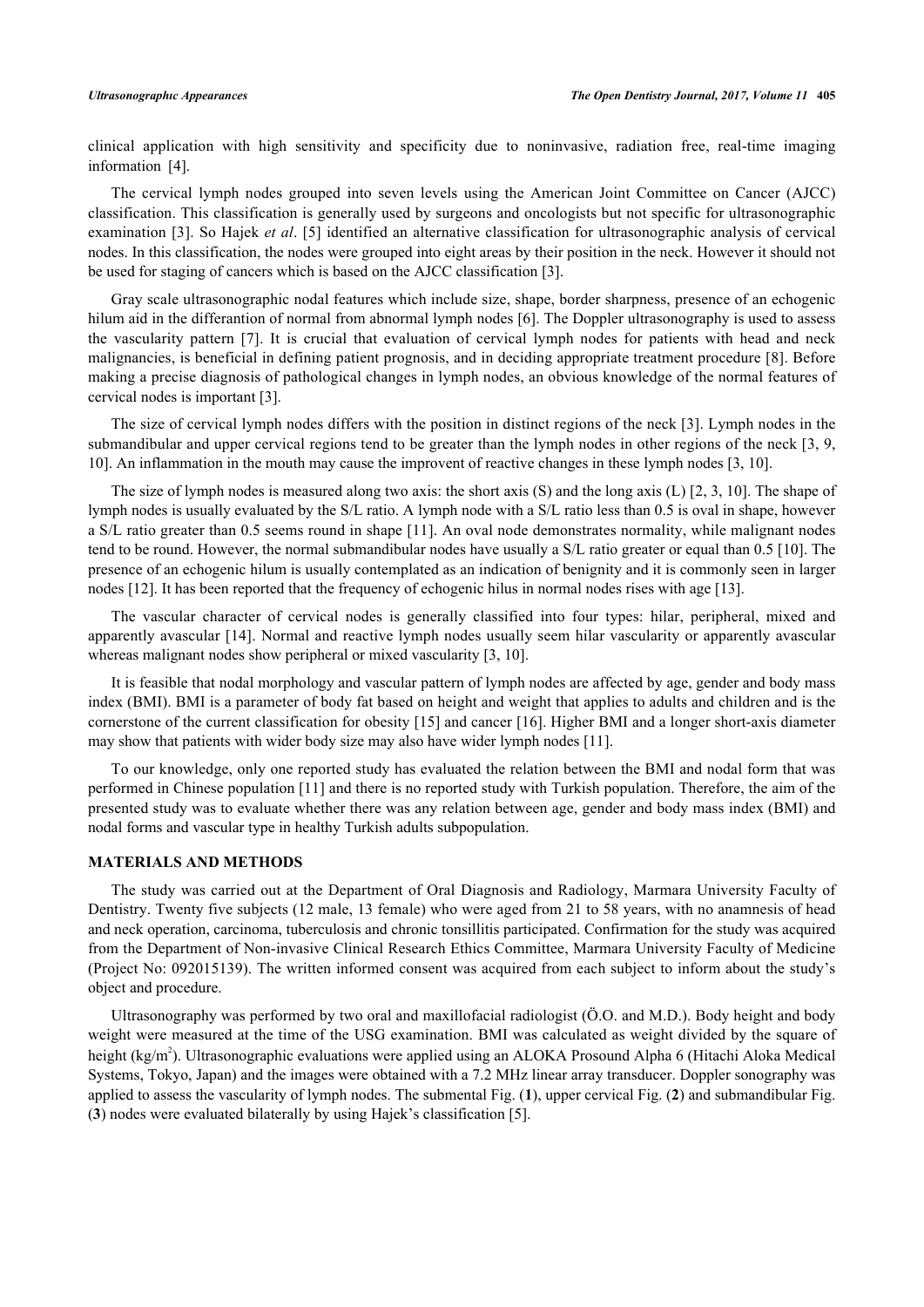

Fig. (1). Gray scale US: right submental lymph node with oval shape, echogenic hilus and S/L<0.5.

<span id="page-2-1"></span><span id="page-2-0"></span>

Fig. (2). Doppler US: right upper cervical lymph node with hilar vascularity.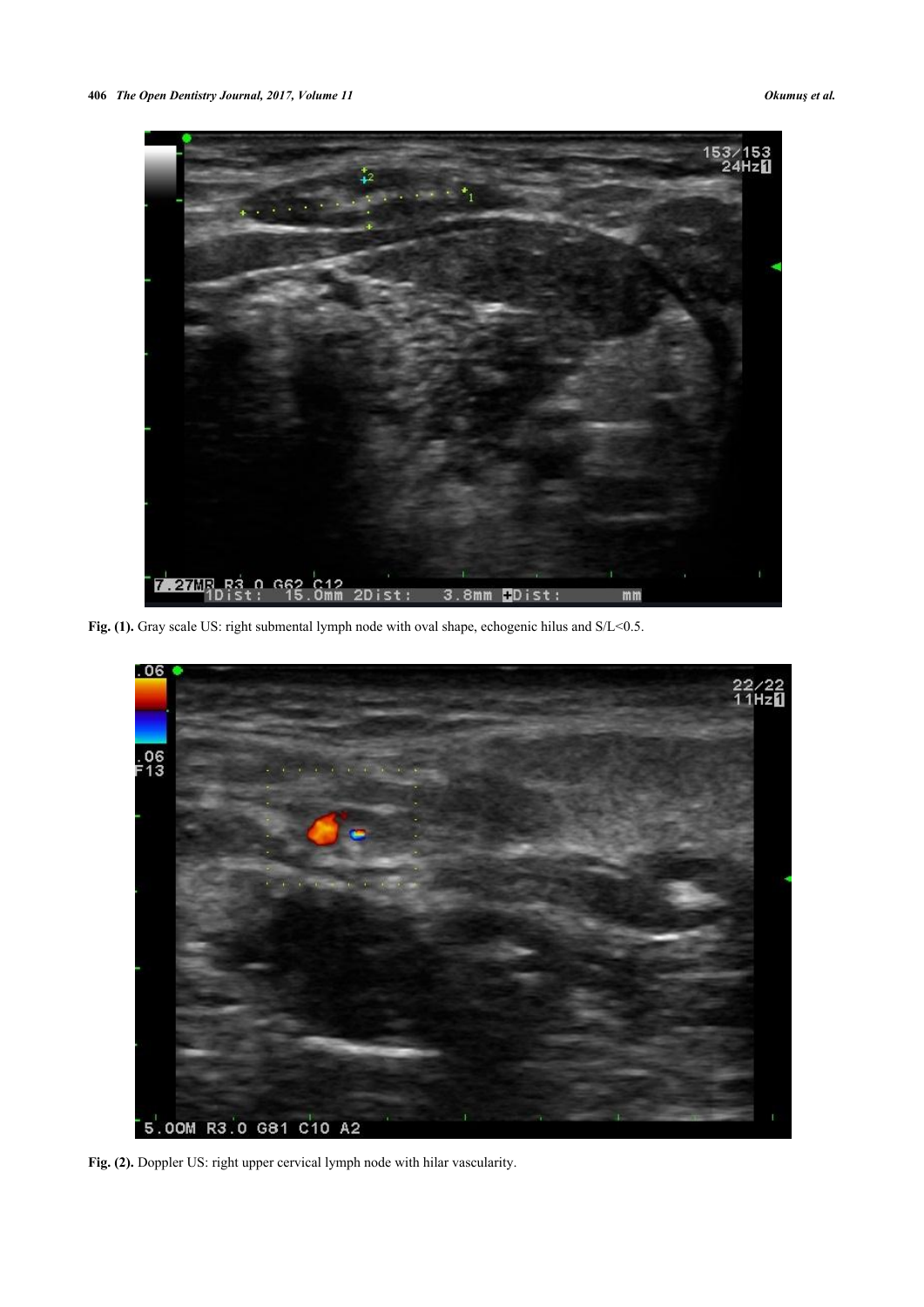

**Fig. (3).** Gray scale US: right submandibular lymph node with oval shape, echogenic hilus and S/L<0.5.

The subjects were positioned supine on the examination couch with the neck hyperextended. The evaluation began with a horizontal scan of submental region. Then, the subject's head was turned towards the opposite side and scanning was followed with series from the submandibular to the upper cervical region. The ultrasonographic properties such as size, shape, short axis/long axis ratio (S/L), hilum were evaluated and recorded.

The data were analysed with the IBM SPSS statistics (IBM SPSS, Turkey) 22.0. The compliance with the normal distribution of parameters was assessed with Shapiro Wilks test. In comparison, the descriptive statistical methods and quantitative data between two groups Student t test was used. The Pearson correlation analysis was used for examining the relationship between parameters.

#### **RESULTS**

The mean age of subjects was 31.84±12.80. The ratio of short to long axis diameter (S/L) in right and left cervical nodes, submandibular nodes and submental nodes were shown in (Table **[1](#page-3-0)**). The ratios of S/L in right and left cervical nodes were calculated as 0.21-0.64 mm and 0.22-0.46 mm in right and left cervical nodes, respectively. The ratios of S/L were calculated as 0.19-0.54 mm and 0.2-0.66 mm in right and left submandibular nodes, respectively. The ratios of S/L were calculated as 0.2-0.66 mm and 0.18-0.48 mm in right and left submental nodes, respectively.

|                          | Right         |                  |               | Left             |
|--------------------------|---------------|------------------|---------------|------------------|
|                          | Min-Max       | $Mean \pm SD$    | Min-Max       | $Mean \pm SD$    |
| <b>Cervical region</b>   |               |                  |               |                  |
| Short-axis diameter (mm) | $2 - 5$       | $3.56 \pm 0.73$  | $2.7 - 5.5$   | $3.84 \pm 0.75$  |
| Long-axis diameter (mm)  | $5.9 - 18$    | $11.11 \pm 3.36$ | $7.1 - 16.9$  | $11.8 \pm 2.67$  |
| S/L                      | $0.21 - 0.64$ | $0.34 \pm 0.11$  | $0.22 - 0.46$ | $0.34 \pm 0.07$  |
| Submandibular region     |               |                  |               |                  |
| Short-axis diameter (mm) | $1.8 - 5.8$   | $3.87 \pm 1.01$  | $2.6 - 7.7$   | $4.24 \pm 1.07$  |
| Long-axis diameter (mm)  | $5.7 - 23.3$  | $12.84 \pm 4.4$  | $7.6 - 16$    | $11.94 \pm 1.95$ |

#### <span id="page-3-0"></span>**Table 1. The distribution of size of lymph nodes.**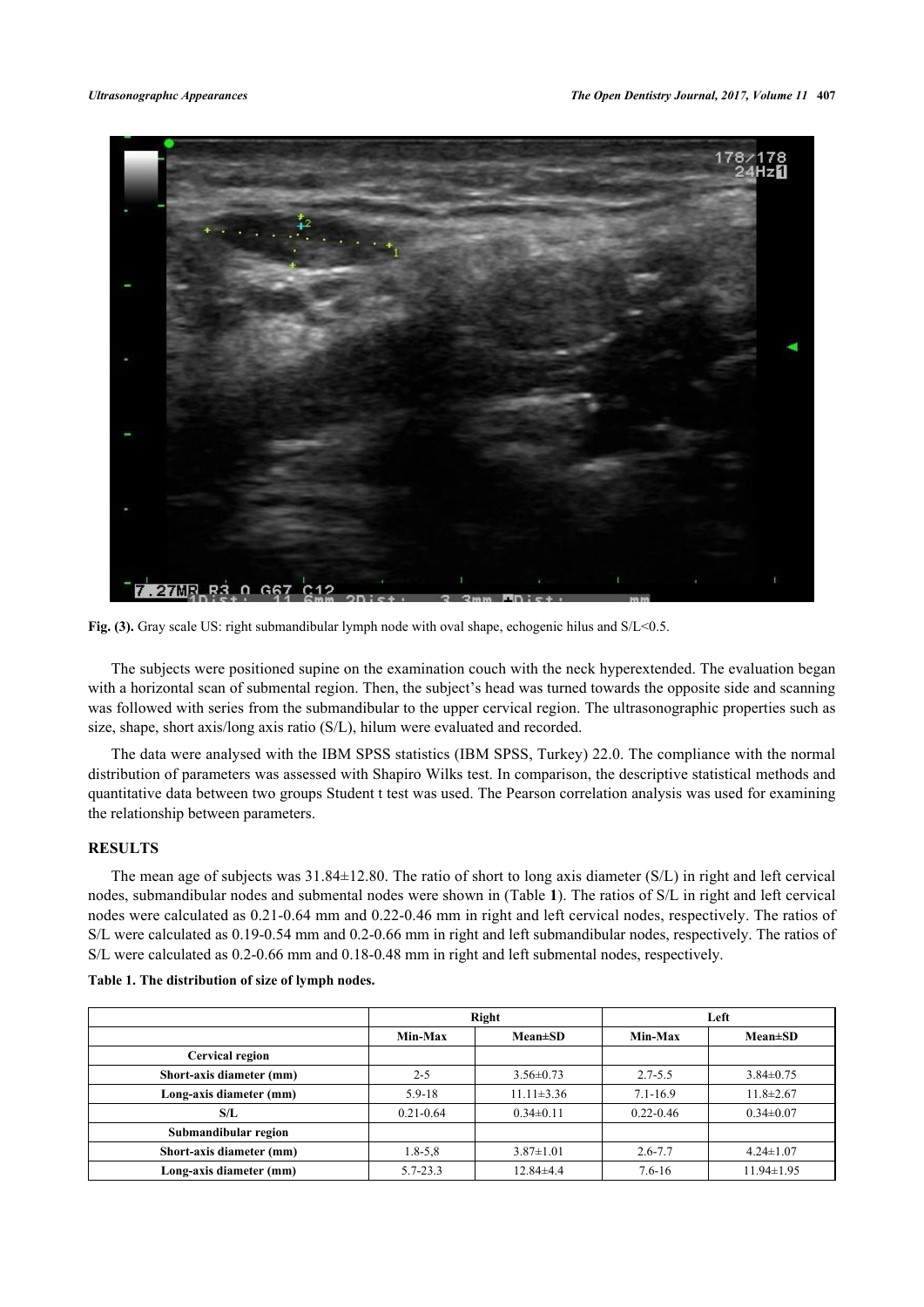#### **408** *The Open Dentistry Journal, 2017, Volume 11 Okumuş et al.*

*(Table ) contd.....*

|                          |               | Right            | Left          |                 |  |
|--------------------------|---------------|------------------|---------------|-----------------|--|
|                          | Min-Max       | $Mean \pm SD$    | Min-Max       | $Mean \pm SD$   |  |
| S/L                      | $0.19 - 0.54$ | $0.33 \pm 0.11$  | $0.2 - 0.66$  | $0.36 \pm 0.11$ |  |
| Submental region         |               |                  |               |                 |  |
| Short-axis diameter (mm) | $2.4 - 8.8$   | $4.65 \pm 1.29$  | $2.3 - 8$     | $4.54 \pm 1.28$ |  |
| Long-axis diameter (mm)  | $7.4 - 25.2$  | $15.19 \pm 4.62$ | 9.6-29        | $16.18\pm4.72$  |  |
| S/L                      | $0.2 - 0.66$  | $0.32 \pm 0.1$   | $0.18 - 0.48$ | $0.29 \pm 0.07$ |  |

The ratios of lymph nodes with avascular type were 96% for the upper cervical lymph area, 92% for the submandibular area and 96% for the submental area. The remaining lymph nodes were showed hilar vascularity.

(Table **[2](#page-4-0)**) presents that there was no statistically significant difference between the subjects' ages and the ratio of short to long axis diameter (S/L) of lymph nodes in all regions  $(p>0.05)$ .

#### <span id="page-4-0"></span>**Table 2. Correlation of lymph nodes by age.**

|                          | Age      |       |          |       |  |
|--------------------------|----------|-------|----------|-------|--|
|                          | Right    |       | Left     |       |  |
|                          | r        | p     | r        | p     |  |
| <b>Cervical region</b>   |          |       |          |       |  |
| Short-axis diameter (mm) | 0.019    | 0.927 | 0.408    | 0.043 |  |
| Long-axis diameter (mm)  | $-0.155$ | 0.459 | 0.236    | 0.256 |  |
| S/L                      | 0.134    | 0.524 | 0.124    | 0.554 |  |
| Submandibular region     |          |       |          |       |  |
| Short-axis diameter (mm) | $-0.044$ | 0.834 | 0.215    | 0.303 |  |
| Long-axis diameter (mm)  | $-0.071$ | 0.737 | $-0.115$ | 0.585 |  |
| S/L                      | 0.107    | 0.609 | 0.208    | 0.318 |  |
| <b>Submental region</b>  |          |       |          |       |  |
| Short-axis diameter (mm) | 0.122    | 0.561 | 0.016    | 0.941 |  |
| Long-axis diameter (mm)  | $-0.010$ | 0.962 | 0.070    | 0.741 |  |
| S/L                      | 0.141    | 0.503 | $-0.075$ | 0.722 |  |

Pearson Correlation Test  $p$ <0.05

(Table **[3](#page-4-1)**) shows that among the subjects' BMI and the ratio of short to long axis diameter (S/L) of lymph nodes in all regions were not found statistically significant difference (*p*>0.05).

#### <span id="page-4-1"></span>**Table 3. Correlation of lymph nodes by BMI.**

|                          | <b>BMI</b> |       |          |       |  |
|--------------------------|------------|-------|----------|-------|--|
|                          | Right      |       | Left     |       |  |
|                          | r          | р     | r        | p     |  |
| <b>Cervical region</b>   |            |       |          |       |  |
| Short-axis diameter (mm) | 0.071      | 0.735 | 0.335    | 0.102 |  |
| Long-axis diameter (mm)  | 0.073      | 0.728 | 0.153    | 0.465 |  |
| S/L                      | $-0.066$   | 0.756 | 0.124    | 0.553 |  |
| Submandibular region     |            |       |          |       |  |
| Short-axis diameter (mm) | 0.081      | 0.701 | 0.260    | 0.210 |  |
| Long-axis diameter (mm)  | 0.026      | 0.902 | $-0.038$ | 0.857 |  |
| S/L                      | $-0.006$   | 0.978 | 0.210    | 0.313 |  |
| Submental region         |            |       |          |       |  |
| Short-axis diameter (mm) | 0.199      | 0.341 | 0.195    | 0.350 |  |
| Long-axis diameter (mm)  | 0.192      | 0.358 | 0.141    | 0.502 |  |
| S/L                      | $-0.098$   | 0.642 | 0.026    | 0.903 |  |

Pearson Correlation Test  $p$  < 0.05

<span id="page-4-2"></span>(Table **[4](#page-4-2)**) presents that among the subjects' gender and the ratio of short to long axis diameter (S/L) of lymph nodes in all regions were not found statistically significant difference  $(p>0.05)$ .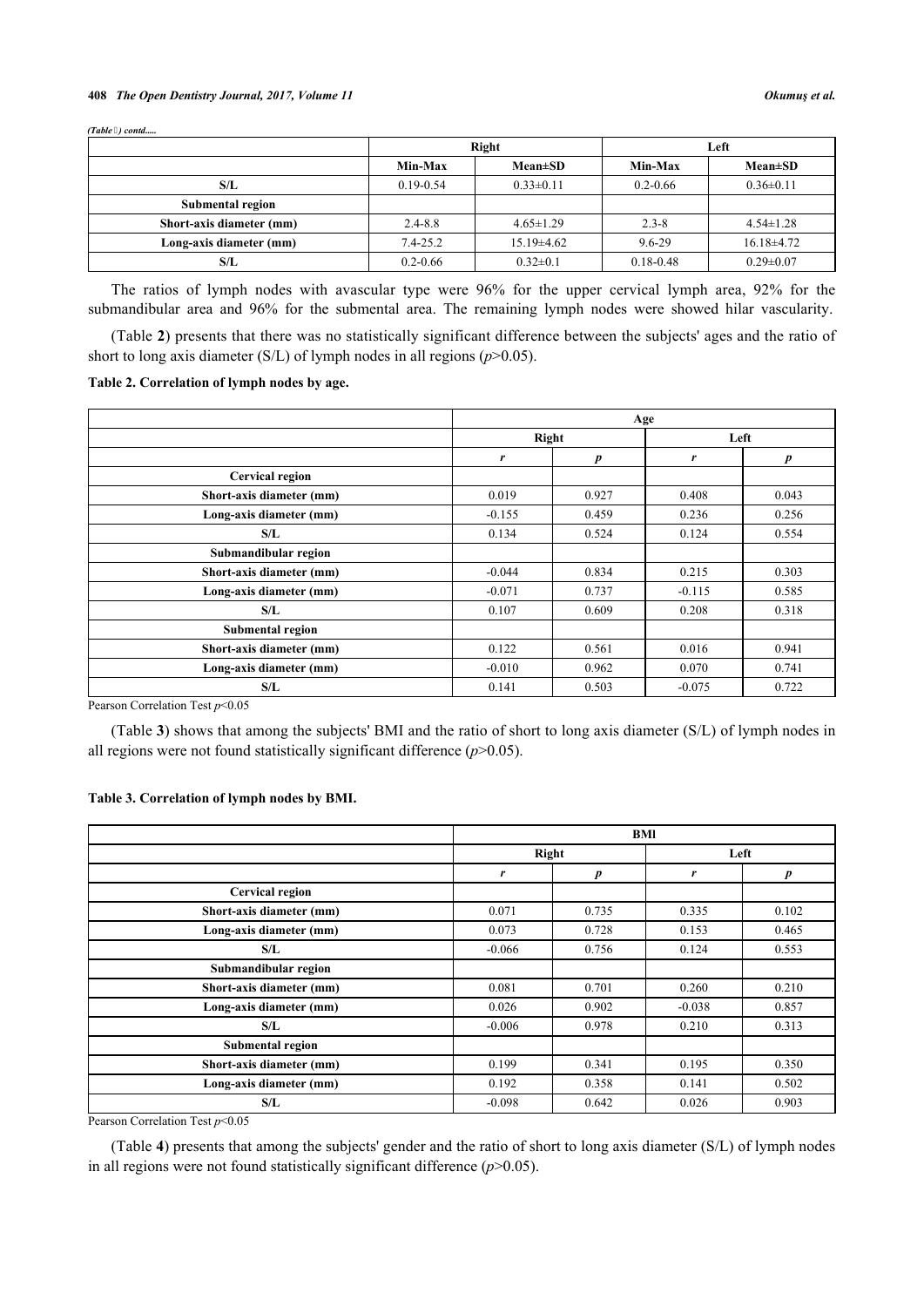|                          | Right            |                 | p     | Left             |                  | p     |
|--------------------------|------------------|-----------------|-------|------------------|------------------|-------|
|                          | Female           | Male            |       | Female           | Male             |       |
|                          | $Mean \pm SD$    | $Mean \pm SD$   |       | $Mean \pm SD$    | $Mean \pm SD$    |       |
| <b>Cervical region</b>   |                  |                 |       |                  |                  |       |
| Short-axis diameter (mm) | $3.59 \pm 0.78$  | $3.53 \pm 0.7$  | 0.823 | $3.7 \pm 0.75$   | $3.99 \pm 0.76$  | 0.345 |
| Long-axis diameter (mm)  | $11.35 \pm 4.04$ | $10.85 \pm 2.6$ | 0.717 | $11.75 \pm 2.52$ | $11.85 \pm 2.95$ | 0.931 |
| S/L                      | $0.34 \pm 0.12$  | $0.34 \pm 0.1$  | 0.926 | $0.33 \pm 0.08$  | $0.35 \pm 0.07$  | 0.403 |
| Submandibular region     |                  |                 |       |                  |                  |       |
| Short-axis diameter (mm) | $3.82 \pm 1.02$  | $3.92 \pm 1.05$ | 0.823 | $3.85 \pm 0.59$  | $4.65 \pm 1.34$  | 0.063 |
| Long-axis diameter (mm)  | $12.45 \pm 3.55$ | $13.26 \pm 5.3$ | 0.654 | $12.18 \pm 2.32$ | $11.68 \pm 1.51$ | 0.533 |
| S/L                      | $0.33 \pm 0.12$  | $0.32 \pm 0.1$  | 0.836 | $0.32 \pm 0.07$  | $0.40 \pm 0.12$  | 0.055 |
| Submental region         |                  |                 |       |                  |                  |       |
| Short-axis diameter (mm) | $4.29 \pm 0.85$  | $5.04 \pm 1.6$  | 0.152 | $4.27 \pm 0.73$  | $4.83 \pm 1.68$  | 0.301 |
| Long-axis diameter (mm)  | $13.85 \pm 3.15$ | $16.64\pm5.6$   | 0.147 | $15.45 \pm 2.65$ | $16.98\pm 6.29$  | 0.445 |
| S/L                      | $0.33 \pm 0.12$  | $0.31 \pm 0.07$ | 0.665 | $0.28 \pm 0.07$  | $0.29 \pm 0.06$  | 0.741 |

#### **Table 4. Correlation of lymph nodes by gender.**

Student t Test *p*<0.05

#### **DISCUSSION**

Ultrasonography (USG) has many advantages involving radiation free, broadly available, simple-to-use, noninvasive, inexpensive [\[17](#page-7-13)]. USG is a helpful imaging technique in the evaluation of cervical lymph nodes. For a proper examination of this region it is essential that the clinician has good information of the normal anatomy of the region[[18\]](#page-7-14). So ultrasound examination of soft tissue structures including cervical lymph nodes is applicable by clinicians for routine practice. The ultrasonographic appearance of normal lymph nodes differs from the abnormal nodes. Sonographic characteres that may be assessed and help in distinguishing normal from pathologic lymph nodes include the following: node size, shape, border sharpness, presence of an echogenic hilum and vascularity [[19\]](#page-7-15). A normal lymph node should be oval, with a hilus, sharp margins and avascular or hilar vascularity [[20\]](#page-7-16).

Most prior works of ultrasonographic characters of nodes in the cervical region have centered on pathologic lymph nodes [\[21](#page-7-17) - [23\]](#page-7-18) while the normal anatomy of cervical lymph nodes and their association between age, gender, BMI was investigated in the study. van den Brekel *et al.* [\[21](#page-7-17)] examined 55 patients with head and neck cancer and lymph nodes' location, number, diameter, and the quantity of necrosis and fatty metaplasia were recorded. They reported that the minimum diameter in the axial plane was the most proper size measure for forecasting lymph node metastasis and a minimum axial diameter of 10 mm was defined to be the most efficient size criterion.

Ying *et al.* [\[13](#page-7-9)] reported that 133 healthy subjects (67 men and 66 women) had performed ultrasonographic investigations of the neck and 1299 lymph nodes were found. The nodes were evaluated for their size, shape (short-tolong-axis ratio), border sharpness and for the entity of an echogenic hilum. The samples were classified by age (20-29, 30-39, 40-49, and  $>$  or  $=$  50 years) and subclassified by gender. They observed that nodal size has no significantly difference between gender and age groups. Alike, this study has also found no stastically significant difference between gender and age groups and nodal size (p>0.05). Osanai *et al*. [[11\]](#page-7-7) similarly with our results, no significant relation was shown between age and the S/L ratio. On the contrary Marchal *et al*. [\[24](#page-7-19)] hypothesized that normal nodes in younger subjects tend to be smaller than those in older subjects. This distinction may be associated the raised fatty deposition in nodes in the elders [\[24](#page-7-19)].

Nodal shape and size are also useful criteria for distinguishing normal and pathologic lymph nodes[[25,](#page-8-0) [26\]](#page-8-1). Tohnosu *et al*.[[25\]](#page-8-0) reported that the S/L ratio of lymph node exceeding 0.5 demonstrated a much higher rate of metastasis than S/L under 0.5. The authors identified 126 lymph nodes in 58 patients with esophageal cancer. They observed the mean cancer content in the metastatic lymph nodes with S/L under 0.5 and over 0.5 was 26.0% and 59.1%, respectively. Most the S/L ratios of lymph nodes were over 0.5. Contrary, in presented study, most the S/L ratios of lymph nodes were observed under 0.5 with oval shape. Ahuja and Ying [\[27\]](#page-8-2) reported that metastatic lymph nodes were round shaped with S/L over 0.5 while benign nodes were oval shaped with S/L under 0.5. Also they verified that the common ultrasonographic features of different reasons of cervical lymphadenopathy explored with comparing the normal anatomy of cervical lymph nodes.

In this study it is shown that no statistically significant difference was found between gender and the ratio of short to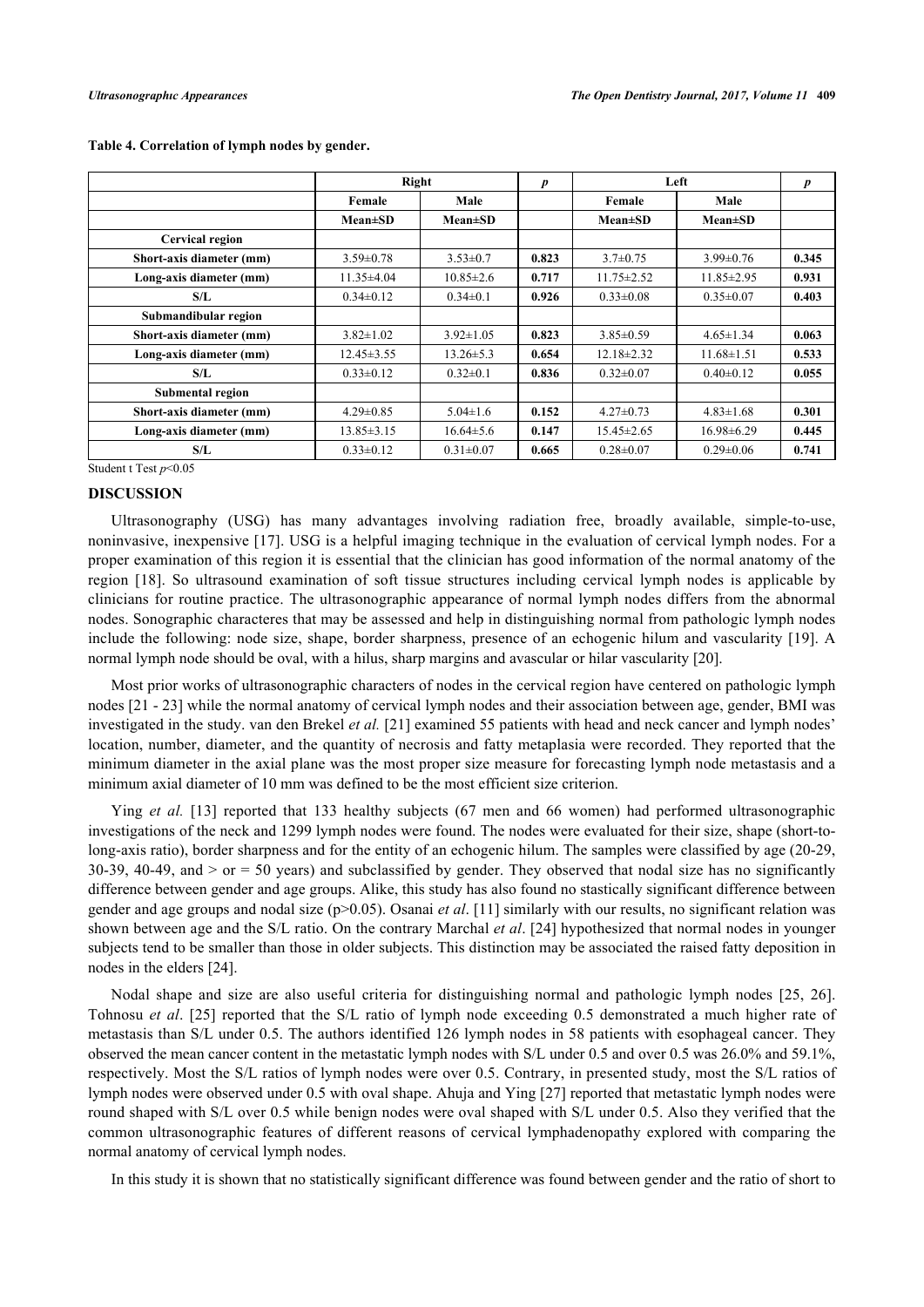long axis diameter (S/L) of lymph nodes in all regions ( $p$ >0.05). Contrary, Osanai *et al.* [\[11\]](#page-7-7) reported that the S/L of female was significantly larger than that of male.

To our knowledge the present study was the first study evaluating the relation of age, gender and BMI with vascular pattern and nodal morphology in Turkish people. Osanai *et al*. [\[11](#page-7-7)] found that a higher BMI was significantly related with S/L ratio in all regions, whereas our results observed no significant difference between BMI and nodal size (*p*>0.05). Kawamoto *et al*.[[28](#page-8-3)] assessed the relation between BMI and high sensitivity C-reactive protein (CRP) concentrations and found that adiposity increases low-grade systemic inflammation. C-reactive protein (CRP) is a crucial inflammation sensitive plasma protein in humans [[29\]](#page-8-4). Similarly in the other study it has been reported that higher BMI is related with higher CRP concentrations [[29](#page-8-4)]. Thus low-grade systemic inflammation may be a possible process relation gender and BMI with nodal form [[11](#page-7-7)]. Osanai *et al*. [[11\]](#page-7-7) suggested that gender and BMI should be considered when lymphadenopathy is determined as well as the presence of metastatic lymph nodes.

Normal lymph nodes frequently have an echogenic hilum, while malign nodes generally do not [\[28](#page-8-3), [29](#page-8-4)]. Toriyabe *et al.* [\[30\]](#page-8-5) reported that benign nodes had internal echo structure with eccentric hyperechoic. At the same time Vassallo [\[31](#page-8-6)] reported that the central hilus was the sonographic criteria for differentiation of benign from malignant lymph nodes. In this study, all the examined lymph nodes were a central or eccentric hilus, consistent with the previous studies.

Normal cervical lymph nodes have apparently avascular or hilar vascularity [[10\]](#page-7-6). Ying and Ahuja [\[10\]](#page-7-6) reported that the grade of vascularity of submental and submandibular lymph nodes is significantly higher than the other regions. The most of lymph nodes showed avascular pattern in this study. The ratio of lymph nodes with a vascular type was 96% for the upper cervical lymph area, 92% for the submandibular area and 96% for the submental area. However, Osanai [\[11](#page-7-7)] showed a hilar or avascular type were 35% for the upper cervical area, 20% for the submandibular area and 21% for the submental area. Also hilar vascularity was observed as the most common pattern. This difference may be associated with inadequate number of patients.

On the other hand, a limitation should be recognized in the study. The deficiency in the number of patients might not allow to generalise our findings to the general population.

#### **CONCLUSION**

In conclusion, normal cervical lymph nodes are oval, with an unsharp border and an echogenic hilum but no relation was found between lymph nodes and the age, gender and BMI.

# **ETHICS APPROVAL AND CONSENT TO PARTICIPATE**

Not applicable.

#### **HUMAN AND ANIMAL RIGHTS**

No Animals/Humans were used for studies that are base of this research.

### **CONSENT FOR PUBLICATION**

Not applicable.

#### **CONFLICT OF INTEREST**

The editor declares no conflict of interest, financial or otherwise.

#### **ACKNOWLEDGEMENTS**

This study was presented in 6. National Symposium and 1. International Congress of ODMFR, İzmir, 2015.

#### **REFERENCES**

- <span id="page-6-0"></span>[1] Ying M, Ahuja A. Ultrasonography of cervical lymph nodes. Available from: [www.diir.cuhk.edu.hk/specials/lymph\\_nodes/lymph\\_nodes.htm](https://www.diir.cuhk.edu.hk/specials/lymph_nodes/lymph_nodes.htm)
- <span id="page-6-1"></span>[2] Vj R, Sa A, Mufeed A, Vadivazhagan , Issac JK. Characterization of cervicofacial lymph- nodes: A clinical and ultrasonographic study. J Clin Diagn Res 2014. [\[http://dx.doi.org/10.7860/JCDR/2014/9328.4737\]](http://dx.doi.org/10.7860/JCDR/2014/9328.4737)
- <span id="page-6-2"></span>[3] Ying M, Ahuja AT. Ultrasound of neck lymph nodes: How to do it and how do they look? Radiography 2006; 12(2): 105-17.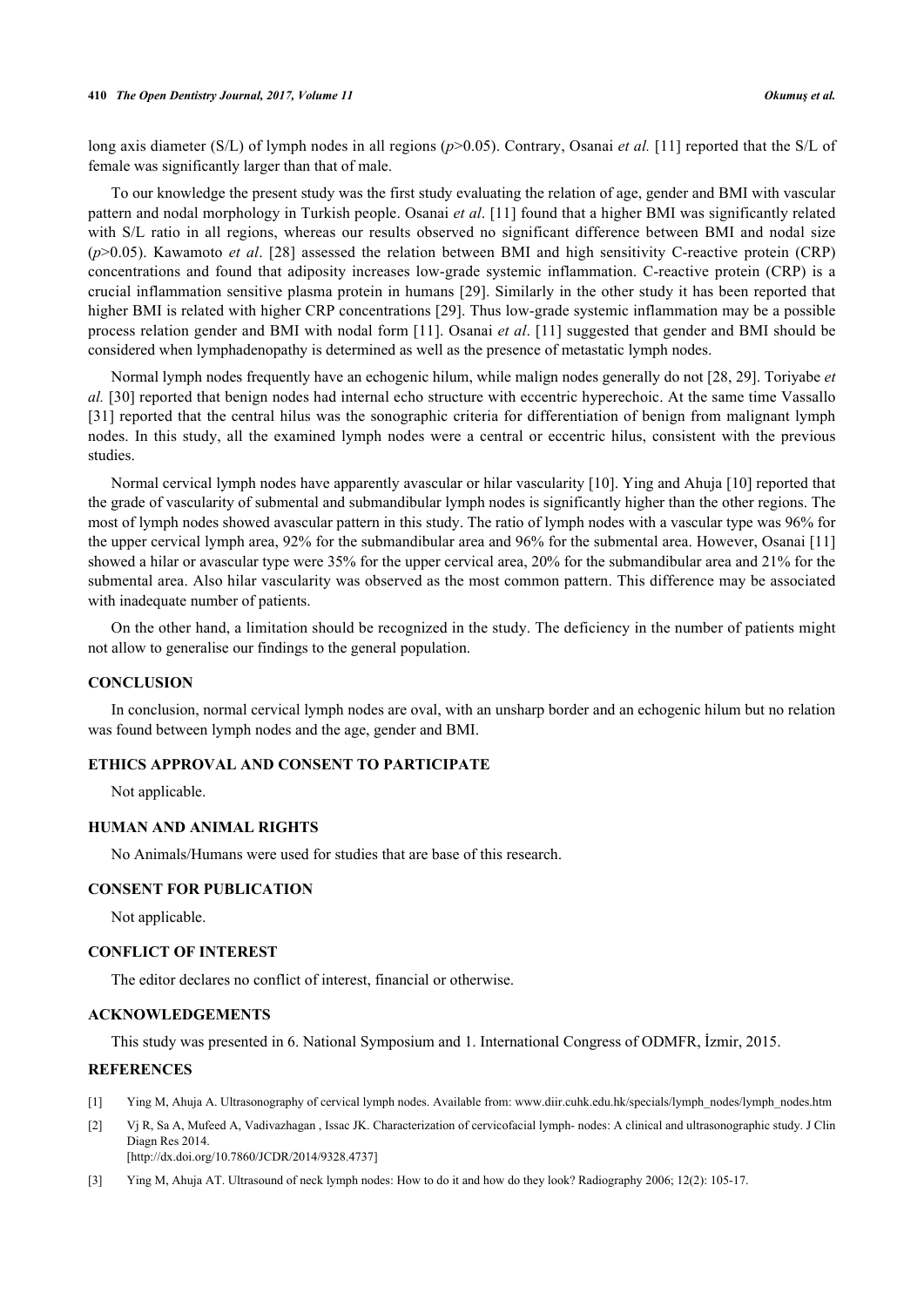[\[http://dx.doi.org/10.1016/j.radi.2005.04.004](http://dx.doi.org/10.1016/j.radi.2005.04.004)]

- <span id="page-7-0"></span>[4] Baatenburg de Jong RJ, Rongen RJ, Verwoerd CD, van Overhagen H, Laméris JS, Knegt P. Ultrasound-guided fine-needle aspiration biopsy of neck nodes. Arch Otolaryngol Head Neck Surg 1991; 117(4): 402-4. [\[http://dx.doi.org/10.1001/archotol.1991.01870160056008](http://dx.doi.org/10.1001/archotol.1991.01870160056008)] [PMID: [2007009\]](http://www.ncbi.nlm.nih.gov/pubmed/2007009)
- <span id="page-7-1"></span>[5] Hajek PC, Salomonowitz E, Turk R, Tscholakoff D, Kumpan W, Czembirek H. Lymph nodes of the neck: evaluation with US. Radiology 1986; 158(3): 739-42. [\[http://dx.doi.org/10.1148/radiology.158.3.3511503](http://dx.doi.org/10.1148/radiology.158.3.3511503)] [PMID: [3511503](http://www.ncbi.nlm.nih.gov/pubmed/3511503)]
- <span id="page-7-2"></span>[6] Khanna R, Sharma AD, Khanna S, Kumar M, Shukla RC. Usefulness of ultrasonography for the evaluation of cervical lymphadenopathy. World J Surg Oncol 2011; 9: 29. [\[http://dx.doi.org/10.1186/1477-7819-9-29\]](http://dx.doi.org/10.1186/1477-7819-9-29) [PMID: [21356049](http://www.ncbi.nlm.nih.gov/pubmed/21356049)]
- <span id="page-7-3"></span>[7] Ying M, Ahuja A, Brook F, Metreweli C. Vascularity and grey-scale sonographic features of normal cervical lymph nodes: variations with nodal size. Clin Radiol 2001; 56(5): 416-9. [\[http://dx.doi.org/10.1053/crad.2000.0680\]](http://dx.doi.org/10.1053/crad.2000.0680) [PMID: [11384142](http://www.ncbi.nlm.nih.gov/pubmed/11384142)]
- <span id="page-7-4"></span>[8] Ahuja A, Ying M. Sonography of neck lymph nodes. Part II: abnormal lymph nodes. Clin Radiol 2003; 58(5): 359-66. [\[http://dx.doi.org/10.1016/S0009-9260\(02\)00585-8\]](http://dx.doi.org/10.1016/S0009-9260(02)00585-8) [PMID: [12727163](http://www.ncbi.nlm.nih.gov/pubmed/12727163)]
- <span id="page-7-5"></span>[9] Ying M, Ahuja A, Brook F, Brown B, Metreweli C. Sonographic appearance and distribution of normal cervical lymph nodes in a Chinese population. J Ultrasound Med 1996; 15(6): 431-6. [\[http://dx.doi.org/10.7863/jum.1996.15.6.431](http://dx.doi.org/10.7863/jum.1996.15.6.431)] [PMID: [8738986\]](http://www.ncbi.nlm.nih.gov/pubmed/8738986)
- <span id="page-7-6"></span>[10] Ying M, Ahuja A. Sonography of neck lymph nodes. Part I: normal lymph nodes. Clin Radiol 2003; 58(5): 351-8. [\[http://dx.doi.org/10.1016/S0009-9260\(02\)00584-6\]](http://dx.doi.org/10.1016/S0009-9260(02)00584-6) [PMID: [12727162](http://www.ncbi.nlm.nih.gov/pubmed/12727162)]
- <span id="page-7-7"></span>[11] Osanai H, Kuroiwa H, Uchida K, Kagami H, Yamada K, Taguchi A. Sonographic appearances of cervical lymph nodes in healthy young Japanese adults: Association with age, sex, and body mass index. J Clin Ultrasound 2015; 43(5): 295-301. [\[http://dx.doi.org/10.1002/jcu.22231\]](http://dx.doi.org/10.1002/jcu.22231) [PMID: [25156086](http://www.ncbi.nlm.nih.gov/pubmed/25156086)]
- <span id="page-7-8"></span>[12] Solbiati L, Cioffi V, Ballarati E. Ultrasonography of the neck. Radiol Clin North Am 1992; 30(5): 941-54. [abstract]. [PMID: [1518938\]](http://www.ncbi.nlm.nih.gov/pubmed/1518938)
- <span id="page-7-9"></span>[13] Ying M, Ahuja A, Brook F. Sonographic appearances of cervical lymph nodes: Variations by age and sex. J Clin Ultrasound 2002; 30(1): 1-11. [\[http://dx.doi.org/10.1002/jcu.10022\]](http://dx.doi.org/10.1002/jcu.10022) [PMID: [11807848](http://www.ncbi.nlm.nih.gov/pubmed/11807848)]
- <span id="page-7-10"></span>[14] Ying M, Ahuja A, Brook F, Metreweli C, Metreweli C. Power Doppler sonography of normal cervical lymph nodes. J Ultrasound Med 2000;  $19(8)$ : 511-7 [\[http://dx.doi.org/10.7863/jum.2000.19.8.511](http://dx.doi.org/10.7863/jum.2000.19.8.511)] [PMID: [10944036\]](http://www.ncbi.nlm.nih.gov/pubmed/10944036)
- <span id="page-7-11"></span>[15] Prentice AM, Jebb SA. Beyond body mass index. Obes Rev 2001; 2(3): 141-7. [\[http://dx.doi.org/10.1046/j.1467-789x.2001.00031.x\]](http://dx.doi.org/10.1046/j.1467-789x.2001.00031.x) [PMID: [12120099](http://www.ncbi.nlm.nih.gov/pubmed/12120099)]
- <span id="page-7-12"></span>[16] Mazzarella L. Why does obesity promote cancer? Epidemiology, biology, and open questions. Ecancermedicalscience 2015; 9: 554. [\[http://dx.doi.org/10.3332/ecancer.2015.554](http://dx.doi.org/10.3332/ecancer.2015.554)] [PMID: [26284118\]](http://www.ncbi.nlm.nih.gov/pubmed/26284118)
- <span id="page-7-13"></span>[17] Joshi PS, Pol J, Sudesh AS. Ultrasonography: A diagnostic modality for oral and maxillofacial diseases. Contemp Clin Dent 2014; 5(3): 345-51. [\[http://dx.doi.org/10.4103/0976-237X.137942](http://dx.doi.org/10.4103/0976-237X.137942)] [PMID: [25191071\]](http://www.ncbi.nlm.nih.gov/pubmed/25191071)
- <span id="page-7-14"></span>[18] Lenghel LM, Baciuț G, Botar-Jid C, Vasilescu D, Bojan A, Dudea SM. Ultrasonographic identification of the anatomical landmarks that define cervical lymph nodes spaces. Med Ultrason 2013; 15(1): 29-34. [\[http://dx.doi.org/10.11152/mu.2013.2066.151.lml1uia2](http://dx.doi.org/10.11152/mu.2013.2066.151.lml1uia2)] [PMID: [23486621](http://www.ncbi.nlm.nih.gov/pubmed/23486621)]
- <span id="page-7-15"></span>[19] Nyman HT, OBrien RT. The sonographic evaluation of lymph nodes. Clin Tech Small Anim Pract 2007; 22(3): 128-37. [\[http://dx.doi.org/10.1053/j.ctsap.2007.05.007](http://dx.doi.org/10.1053/j.ctsap.2007.05.007)] [PMID: [17844819](http://www.ncbi.nlm.nih.gov/pubmed/17844819)]
- <span id="page-7-16"></span>[20] Giacomini CP, Jeffrey RB, Shin LK. Ultrasonographic evaluation of malignant and normal cervical lymph nodes. Semin Ultrasound CT MR 2013; 34(3): 236-47.

[\[http://dx.doi.org/10.1053/j.sult.2013.04.003\]](http://dx.doi.org/10.1053/j.sult.2013.04.003) [PMID: [23768890](http://www.ncbi.nlm.nih.gov/pubmed/23768890)]

<span id="page-7-17"></span>[21] van den Brekel MW, Stel HV, Castelijns JA, *et al.* Cervical lymph node metastasis: assessment of radiologic criteria. Radiology 1990; 177(2): 379-84.

[\[http://dx.doi.org/10.1148/radiology.177.2.2217772](http://dx.doi.org/10.1148/radiology.177.2.2217772)] [PMID: [2217772](http://www.ncbi.nlm.nih.gov/pubmed/2217772)]

- [22] Baatenburg de Jong RJ, Rongen RJ, Laméris JS, Harthoorn M, Verwoerd CD, Knegt P. Metastatic neck disease. Palpation *vs* ultrasound examination. Arch Otolaryngol Head Neck Surg 1989; 115(6): 689-90. [\[http://dx.doi.org/10.1001/archotol.1989.01860300043013](http://dx.doi.org/10.1001/archotol.1989.01860300043013)] [PMID: [2655666\]](http://www.ncbi.nlm.nih.gov/pubmed/2655666)
- <span id="page-7-18"></span>[23] Bruneton JN, Roux P, Caramella E, Demard F, Vallicioni J, Chauvel P. Ear, nose, and throat cancer: Ultrasound diagnosis of metastasis to cervical lymph nodes. Radiology 1984; 152(3): 771-3. [\[http://dx.doi.org/10.1148/radiology.152.3.6463260](http://dx.doi.org/10.1148/radiology.152.3.6463260)] [PMID: [6463260](http://www.ncbi.nlm.nih.gov/pubmed/6463260)]
- <span id="page-7-19"></span>[24] Marchal G, Oyen R, Verschakelen J, Gelin J, Baert AL, Stessens RC. Sonographic appearance of normal lymph nodes. J Ultrasound Med 1985; 4(8): 417-9.